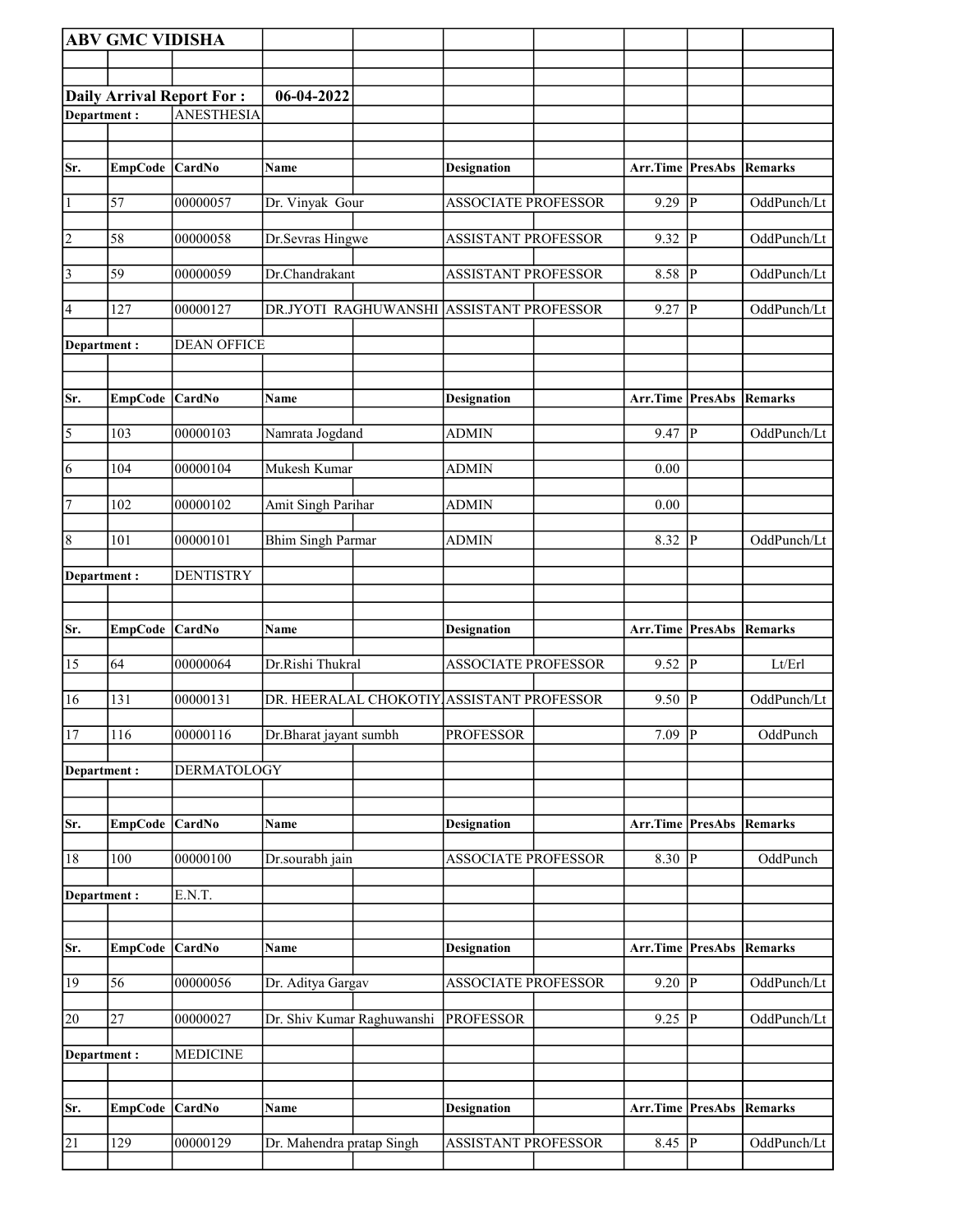| 22              | 30              | 00000030                 | Dr. Sandeep Aharwar     |                                         | <b>ASSOCIATE PROFESSOR</b> | $7.31$ P                |                | OddPunch       |
|-----------------|-----------------|--------------------------|-------------------------|-----------------------------------------|----------------------------|-------------------------|----------------|----------------|
| $\overline{23}$ | 50              | 00000050                 | Dr.vinod Dangi          |                                         | ASSISTANT PROFESSOR        | 8.37                    | $\overline{P}$ | OddPunch/Lt    |
| 24              | 12              | 00000012                 | Dr Preshant shrivastava |                                         | <b>PROFESSOR</b>           | 9.48                    | $\mathbf{P}$   | OddPunch/Lt    |
| $\overline{25}$ | 23              | 00000023                 | Dr. Arvind Chouhan      |                                         | <b>ASSOCIATE PROFESSOR</b> | 0.00                    |                |                |
| Department:     |                 | <b>OBST. &amp; GYNEE</b> |                         |                                         |                            |                         |                |                |
|                 |                 |                          |                         |                                         |                            |                         |                |                |
| Sr.             | EmpCode CardNo  |                          | <b>Name</b>             |                                         | <b>Designation</b>         | <b>Arr.Time</b> PresAbs |                | Remarks        |
| 26              | 42              | 00000042                 | Dr. Mridula singh       |                                         | <b>ASSISTANT PROFESSOR</b> | 0.00                    | <b>LEAVE</b>   | <b>LEAVE</b>   |
| $\overline{27}$ | 96              | 00000096                 | DR. Sudha Chourasia     |                                         | <b>PROFESSOR</b>           | $10.25$ P               |                | OddPunch/Lt    |
| 28              | 41              | 00000041                 | Dr.Aarti sharma         |                                         | <b>ASSOCIATE PROFESSOR</b> | 0.00                    |                |                |
| Department:     |                 | OPHTHALMOLOGY            |                         |                                         |                            |                         |                |                |
|                 |                 |                          |                         |                                         |                            |                         |                |                |
| Sr.             | EmpCode CardNo  |                          | <b>Name</b>             |                                         | <b>Designation</b>         | Arr.Time PresAbs        |                | Remarks        |
| 29              | 121             | 00000121                 | Dr.Nikhila Yadav        |                                         | <b>ASSISTANT PROFESSOR</b> | $9.35 \overline{P}$     |                | OddPunch/Lt    |
| $\overline{30}$ | 46              | 00000046                 | Dr. Sapna Raghuwanshi   |                                         | <b>ASSOCIATE PROFESSOR</b> | $0.00\,$                | <b>LEAVE</b>   | <b>LEAVE</b>   |
| 31              | 120             | 00000120                 |                         | Dr.Shivcharan Lal Chadravansh PROFESSOR |                            | 9.51                    | P              | OddPunch/Lt    |
| Department:     |                 | <b>ORTHOPEDICS</b>       |                         |                                         |                            |                         |                |                |
|                 |                 |                          |                         |                                         |                            |                         |                |                |
|                 |                 |                          |                         |                                         |                            |                         |                |                |
| Sr.             | <b>EmpCode</b>  | <b>CardNo</b>            | Name                    |                                         | <b>Designation</b>         | Arr.Time PresAbs        |                | Remarks        |
| $\overline{32}$ | 20              | 00000020                 | Dr. Sanat Singh         |                                         | <b>ASSOCIATE PROFESSOR</b> | $9.46$ P                |                | OddPunch/Lt    |
| $\overline{33}$ | 55              | 00000055                 | Dr. Sanjay Upadhya      |                                         | <b>ASSOCIATE PROFESSOR</b> | $9.17$ P                |                | OddPunch/Lt    |
| $\overline{34}$ | $\overline{10}$ | 00000010                 | Dr Atul varshney        |                                         | <b>PROFESSOR</b>           | $9.54$ P                |                | OddPunch/Lt    |
| $\overline{35}$ | 124             | 00000124                 | Dr.Sunil Kirar          |                                         | <b>ASSISTANT PROFESSOR</b> | $8.30$ P                |                | OddPunch       |
| 36              | 123             | 00000123                 | Dr. Vipin kumar Mishraa |                                         | <b>ASSISTANT PROFESSOR</b> | 9.11                    | P              | OddPunch/Lt    |
| Department:     |                 | <b>PEADITRICS</b>        |                         |                                         |                            |                         |                |                |
|                 |                 |                          |                         |                                         |                            |                         |                |                |
| Sr.             | <b>EmpCode</b>  | CardNo                   | Name                    |                                         | <b>Designation</b>         | Arr.Time PresAbs        |                | <b>Remarks</b> |
| $\overline{37}$ | 44              | 00000044                 | Dr. Priya Gogia         |                                         | <b>ASSISTANT PROFESSOR</b> | 0.00                    |                |                |
| 38              | 19              | 00000019                 | Dr. D Sharad Gedam      |                                         | <b>ASSOCIATE PROFESSOR</b> | $9.40$ P                |                | OddPunch/Lt    |
| 39              | 9               | 00000009                 | Dr Neeti agarawal       |                                         | <b>PROFESSOR</b>           | $9.25$ P                |                | OddPunch/Lt    |
| 40              | 61              | 00000061                 | Dr.Deepak K. Uikey      |                                         | <b>ASSOCIATE PROFESSOR</b> | $9.16$ P                |                | OddPunch/Lt    |
| 41              | 60              | 00000060                 | Dr.Shiv R.k. Dubey      |                                         | <b>ASSISTANT PROFESSOR</b> | 0.00                    |                |                |
| Department:     |                 | <b>PSYCHIATRY</b>        |                         |                                         |                            |                         |                |                |
|                 |                 |                          |                         |                                         |                            |                         |                |                |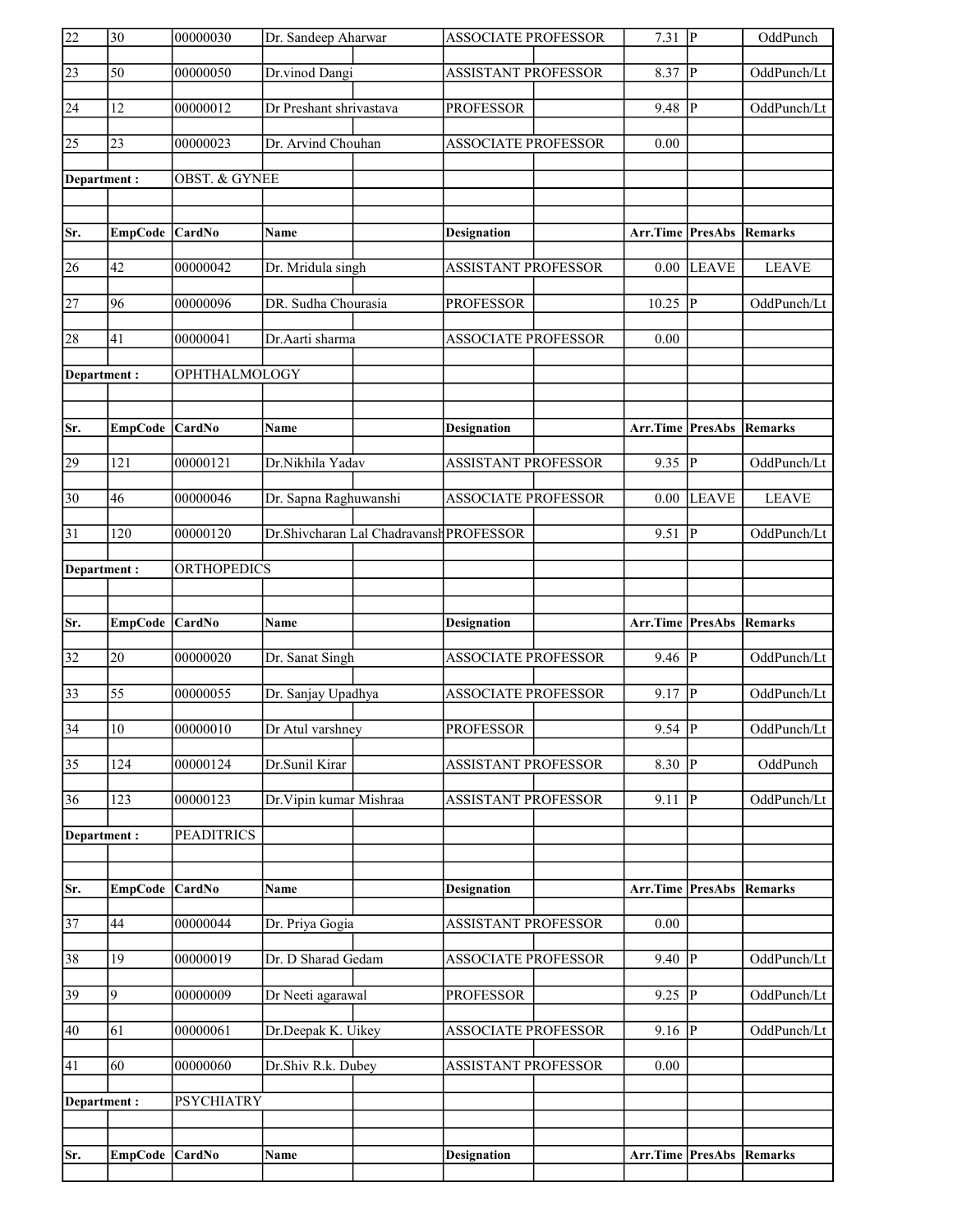| $\overline{42}$ | $\overline{65}$  | 00000065              | Dr Naresh solanki<br><b>ASSISTANT PROFESSOR</b> |                            | $9.57$ P                        |                | OddPunch/Lt  |
|-----------------|------------------|-----------------------|-------------------------------------------------|----------------------------|---------------------------------|----------------|--------------|
|                 | Department:      | <b>RADIODIAGNOSIS</b> |                                                 |                            |                                 |                |              |
|                 |                  |                       |                                                 |                            |                                 |                |              |
| Sr.             | <b>EmpCode</b>   | CardNo                | Name                                            | <b>Designation</b>         | Arr.Time                        | <b>PresAbs</b> | Remarks      |
| 43              | 109              | 00000109              | Dr.Rahil kumar Sharma                           | <b>ASSISTANT PROFESSOR</b> | $9.54$ P                        |                | OddPunch/Lt  |
|                 | Department:      | <b>SURGERY</b>        |                                                 |                            |                                 |                |              |
| Sr.             | <b>EmpCode</b>   | <b>CardNo</b>         | Name                                            | <b>Designation</b>         | <b>Arr.Time PresAbs Remarks</b> |                |              |
| 44              | 11               | 00000011              | Dr Dharmdas paramhans                           | <b>PROFESSOR</b>           | 0.00                            | <b>OD</b>      | <b>OD</b>    |
| 45              | 117              | 00000117              | Dr.Arvind Diwakaer                              | <b>ASSOCIATE PROFESSOR</b> | 9.39                            | P              | OddPunch/Lt  |
| 46              | 66               | 00000066              | Dr. sandeep K. Arihwar                          | <b>ASSISTANT PROFESSOR</b> | 9.20                            | P              | OddPunch/Lt  |
| $\overline{47}$ | 132              | 00000132              | <b>DR.AKASH JAIN</b>                            | <b>ASSISTANT PROFESSOR</b> | 0.00                            |                |              |
| 48              | 21               | 00000021              | Dr. Raj Kishor Singh                            | <b>ASSOCIATE PROFESSOR</b> | 0.00                            | <b>LEAVE</b>   | <b>LEAVE</b> |
| 49              | 26               | 00000026              | Dr. Pradeep BalmikI                             | <b>ASSOCIATE PROFESSOR</b> | 9.45                            | P              | OddPunch/Lt  |
| $\overline{50}$ | 107              | 00000107              | Dr.Ishant kumar Chourasia                       | <b>ASSOCIATE PROFESSOR</b> | 0.00                            |                |              |
| $\overline{51}$ | 67               | 00000067              | Dr. Kamlesh Singh Mourya                        | <b>ASSISTANT PROFESSOR</b> | 0.00                            |                |              |
|                 | Department:      | T.B. & CHEST          |                                                 |                            |                                 |                |              |
| Sr.             | <b>EmpCode</b>   | <b>CardNo</b>         | <b>Name</b>                                     | <b>Designation</b>         | Arr.Time PresAbs                |                | Remarks      |
|                 |                  |                       |                                                 |                            |                                 |                |              |
| $\overline{52}$ | $\overline{122}$ | 00000122              | Dr.Ratan kumar                                  | <b>PROFESSOR</b>           | 9.54                            | $\overline{P}$ | OddPunch/Lt  |
| $\overline{53}$ | 62               | 00000062              | Dr.Ajay Upadhyay                                | <b>ASSISTANT PROFESSOR</b> | 9.41                            | P              | OddPunch/Lt  |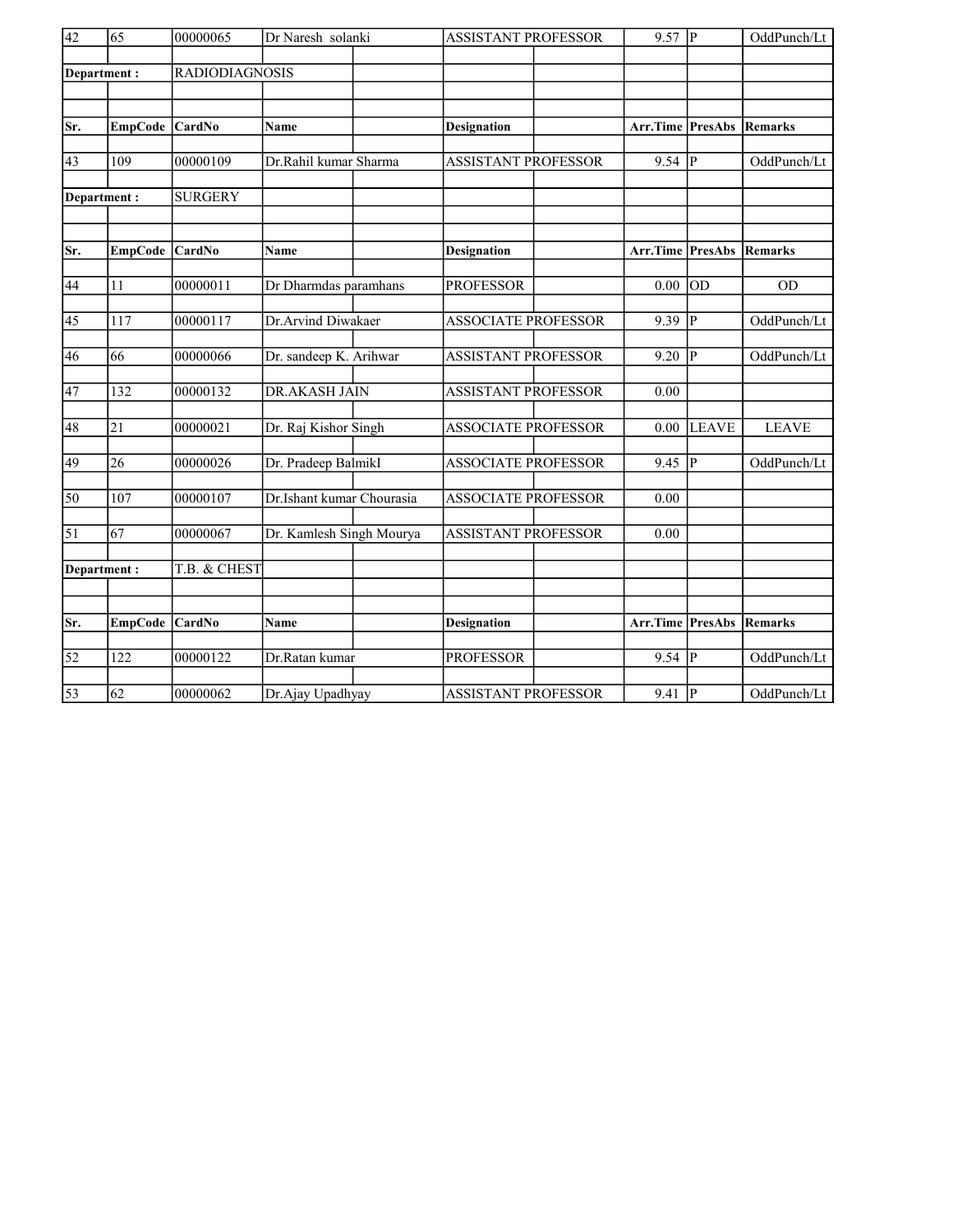|                 | <b>ABV GMC VIDISHA</b> |                                  |                            |                            |                     |                         |              |
|-----------------|------------------------|----------------------------------|----------------------------|----------------------------|---------------------|-------------------------|--------------|
|                 |                        |                                  |                            |                            |                     |                         |              |
|                 |                        | <b>Daily Arrival Report For:</b> | 06-04-2022                 |                            |                     |                         |              |
| Department:     |                        | <b>ANATOMY</b>                   |                            |                            |                     |                         |              |
|                 |                        |                                  |                            |                            |                     |                         |              |
| Sr.             | <b>EmpCode</b>         | CardNo                           | Name                       | <b>Designation</b>         | Arr.Time PresAbs    |                         | Remarks      |
| $\vert$ 1       | 76                     | 00000076                         | Dr. Sujata Netam           | <b>DEMONSTRATOR</b>        | 9.47                | $\overline{P}$          | OddPunch/Lt  |
| $\overline{2}$  | 111                    | 00000111                         | DR. OM PRAKASH GAUR        | <b>DEMONSTRATOR</b>        | 8.22                | P                       | OddPunch     |
| $\vert$ 3       | 49                     | 00000049                         | Dr. Harsh Kumar Chawre     | <b>ASSISTANT PROFESSOR</b> | 0.00                |                         |              |
| $\vert 4 \vert$ | 31                     | 00000031                         | Dr. Manisha Vijaywargiya   | <b>ASSISTANT PROFESSOR</b> | 10.00               | lР                      | OddPunch/Lt  |
| $\vert$ 5       | 75                     | 00000075                         | Dr Garima pardhi           | <b>ASSISTANT PROFESSOR</b> | 0.00                | <b>LEAVE</b>            | <b>LEAVE</b> |
| 6               | 14                     | 00000014                         | Dr. Naina Wakode           | <b>ASSOCIATE PROFESSOR</b> | 10.01               | $\mathbf{P}$            | OddPunch/Lt  |
| $\vert$ 7       |                        | 00000001                         | DR. RASHMI DEOPUJARI       | <b>PROFESSOR</b>           | 9.55                | IР                      | OddPunch/Lt  |
| Department:     |                        | <b>BIOCHEMISTRY</b>              |                            |                            |                     |                         |              |
|                 |                        |                                  |                            |                            |                     |                         |              |
| Sr.             | <b>EmpCode</b>         | CardNo                           | Name                       | <b>Designation</b>         | Arr.Time            | PresAbs                 | Remarks      |
| $\vert 8$       | 33                     | 00000033                         | Dr. Sankalp kumar Tripathi | <b>ASSISTANT PROFESSOR</b> | 9.28                | P                       | OddPunch/Lt  |
| 9               | 72                     | 00000072                         | Dr. Shubhangi Anand Kale   | <b>DEMONSTRATOR</b>        | 9.59                | $\overline{\mathbb{P}}$ | OddPunch/Lt  |
| 10              | 77                     | 00000077                         | Dr. Poonam Singh           | <b>DEMONSTRATOR</b>        | 0.00                | <b>LEAVE</b>            | <b>LEAVE</b> |
| 11              | 16                     | 00000016                         | Dr. Vaishali Jain          | <b>PROFESSOR</b>           | 0.00                |                         |              |
| 12              | 81                     | 00000081                         | Dr Vandana singh           | <b>DEMONSTRATOR</b>        | 9.58                | P                       | OddPunch/Lt  |
| $\overline{13}$ | 114                    | 00000114                         | DR. BHAGWAN SINGH          | <b>DEMONSTRATOR</b>        | $9.33 \overline{P}$ |                         | OddPunch/Lt  |
| Department:     |                        | <b>COMMUNITY MEDICINE</b>        |                            |                            |                     |                         |              |
|                 |                        |                                  |                            |                            |                     |                         |              |
| Sr.             | <b>EmpCode</b>         | CardNo                           | Name                       | Designation                | Arr.Time PresAbs    |                         | Remarks      |
| 14              | 40                     | 00000040                         | Dr.Indu Jotsna Ekka        | <b>ASSISTANT PROFESSOR</b> | $0.00\,$            |                         |              |
| 15              | $\overline{52}$        | 00000052                         | Dr. Yogesh Shukla          | <b>ASSISTANT PROFESSOR</b> | 8.43                | $\mathbf{P}$            | OddPunch/Lt  |
| 16              | 24                     | 00000024                         | Dr. Richa Nigam            | <b>ASSOCIATE PROFESSOR</b> | 9.56                | $\mathbf{P}$            | OddPunch/Lt  |
| 17              | 119                    | 00000119                         | Dr.Shailendra Meena        | <b>ASSISTANT PROFESSOR</b> | 10.01               | lР                      | OddPunch/Lt  |
| 18              | 118                    | 00000118                         | Shobhana yadav             | <b>DEMONSTRATOR</b>        | 9.57                | P                       | OddPunch/Lt  |
| 19              | 36                     | 00000036                         | Dr.Neeraj Khare            | <b>ASSISTANT PROFESSOR</b> | 10.51               | lР                      | OddPunch/Lt  |
| 20              | 37                     | 00000037                         | Dr.Akansha jain            | <b>ASSISTANT PROFESSOR</b> | 9.45                | $\overline{P}$          | OddPunch/Lt  |
| 21              | 113                    | 00000113                         | DR. ANIRUDH                | <b>DEMONSTRATOR</b>        | 9.50                | lР                      | OddPunch/Lt  |
| 22              | 18                     | 00000018                         | Dr. Vishal Jamra           | <b>ASSOCIATE PROFESSOR</b> | 9.36                | P                       | OddPunch/Lt  |
| 23              | 7                      | 00000007                         | Dr Sanjay agarawal         | <b>PROFESSOR</b>           | 0.00                |                         |              |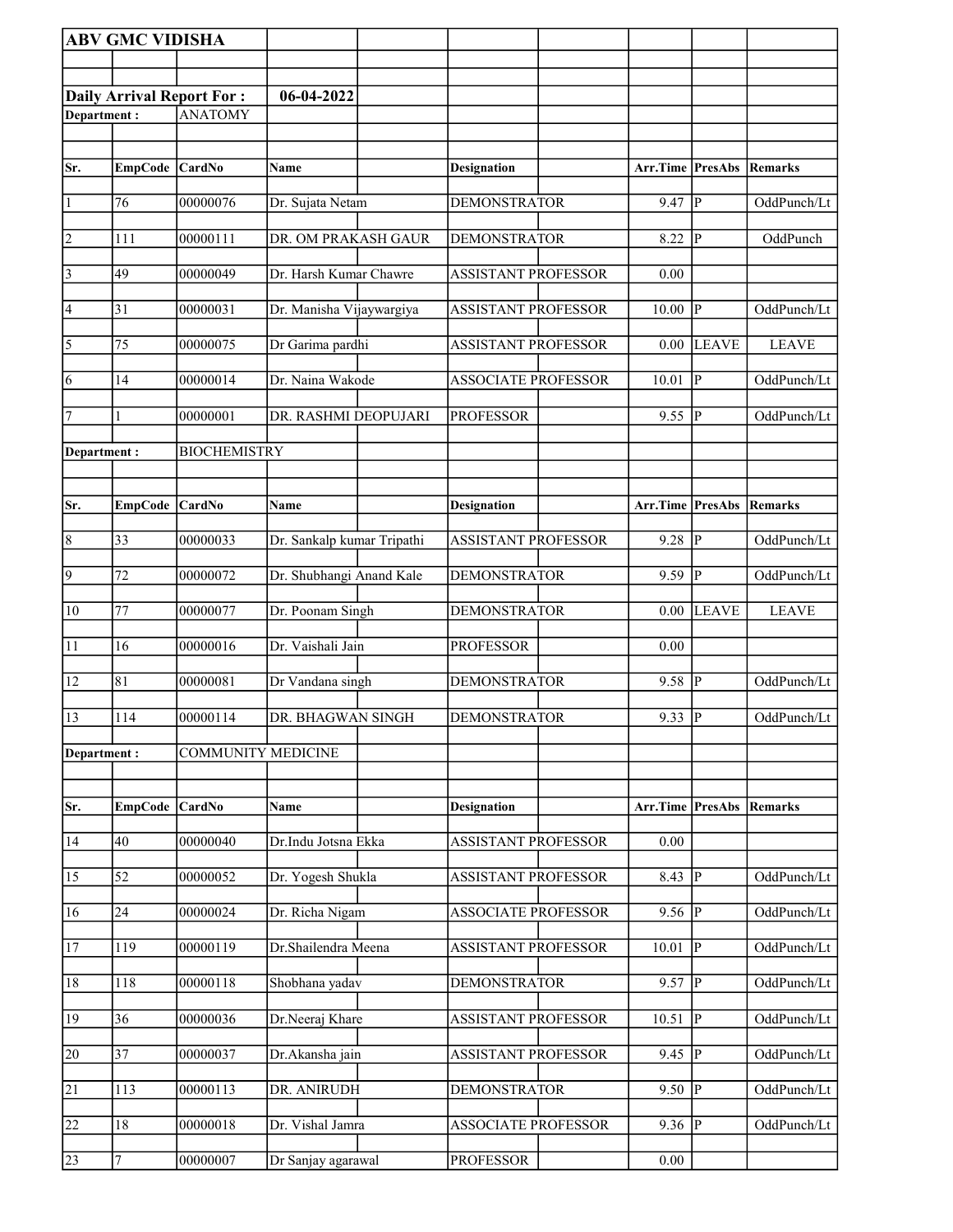| $\overline{24}$ | 80                      | 00000080                 | Dr.Nandini shukla           | <b>DEMONSTRATOR</b>        | 9.55             | P              | OddPunch/Lt    |
|-----------------|-------------------------|--------------------------|-----------------------------|----------------------------|------------------|----------------|----------------|
| 25              | 82                      | 00000082                 | Dr. Ashish Upaddhyay        | <b>DEMONSTRATOR</b>        | 9.13             | $\mathsf{P}$   | OddPunch/Lt    |
| Department:     |                         | <b>DEAN</b>              |                             |                            |                  |                |                |
|                 |                         |                          |                             |                            |                  |                |                |
| Sr.             | EmpCode                 | CardNo                   | Name                        | <b>Designation</b>         | Arr.Time PresAbs |                | Remarks        |
| 26              | $\overline{97}$         | 00000097                 | DR. Sunil Nandeshwar        | <b>DEAN</b>                | 0.00             | OD             | <b>OD</b>      |
| Department:     |                         | <b>FORANSIC MEDICINE</b> |                             |                            |                  |                |                |
|                 |                         |                          |                             |                            |                  |                |                |
| Sr.             | EmpCode                 | CardNo                   | <b>Name</b>                 | <b>Designation</b>         | Arr.Time PresAbs |                | <b>Remarks</b> |
| 27              | 35                      | 00000035                 | Dr. Narendra singh patel    | <b>ASSOCIATE PROFESSOR</b> | 0.00             |                |                |
| 28              | 112                     | 00000112                 | DR. POOJA TIWARI            | <b>DEMONSTRATOR</b>        | 0.00             |                |                |
| 29              | 85                      | 00000085                 | Dr. Sharad Dohare           | <b>DEMONSTRATOR</b>        | 9.56             | $\overline{P}$ | OddPunch/Lt    |
| 30              | 126                     | 00000126                 | Dr. Vivek kumar Chouksey    | <b>ASSISTANT PROFESSOR</b> | 9.50             | P              | OddPunch/Lt    |
| 31              | 54                      | 00000054                 | Dr.Manish Nigam             | <b>PROFESSOR</b>           | 9.58             | P              | OddPunch/Lt    |
| Department:     |                         | MICROBIOLOGY             |                             |                            |                  |                |                |
|                 |                         |                          |                             |                            |                  |                |                |
| Sr.             | <b>EmpCode</b>          | CardNo                   | <b>Name</b>                 | <b>Designation</b>         | Arr.Time         | PresAbs        | Remarks        |
| 32              | 110                     | 00000110                 | DR, RAGINI DANGI            | <b>DEMONSTRATOR</b>        | 9.50             | P              | OddPunch/Lt    |
| 33              | 88                      | 00000088                 | Dr. Sanjay Singh            | <b>ASSISTANT PROFESSOR</b> | 8.31             | $\mathsf{P}$   | OddPunch/Lt    |
| 34              | 106                     | 00000106                 | Dr.Aarti Jain               | <b>ASSOCIATE PROFESSOR</b> | 9.59             | P              | OddPunch/Lt    |
| 35              | 79                      | 00000079                 | Dr.Prashant kumar bhakoriya | <b>DEMONSTRATOR</b>        | 9.56             | $\overline{P}$ | Lt/Erl         |
| $\overline{36}$ | $\overline{\mathbf{4}}$ | 00000004                 | Dr Avinash laghave          | <b>PROFESSOR</b>           | $9.54$ P         |                | OddPunch/Lt    |
| 37              | 125                     | 00000125                 | DR.Himanshi Bansal          | ASSISTANT PROFESSOR        | 9.37             | P              | OddPunch/Lt    |
| Department:     |                         | <b>PATHOLOGY</b>         |                             |                            |                  |                |                |
|                 |                         |                          |                             |                            |                  |                |                |
| Sr.             | <b>EmpCode</b>          | CardNo                   | Name                        | <b>Designation</b>         | Arr.Time         | PresAbs        | Remarks        |
| 38              | 128                     | 00000128                 | DR.PREETI MANDLOI           | <b>ASSISTANT PROFESSOR</b> | 10.00            | P              | OddPunch/Lt    |
| 39              | 84                      | 00000084                 | Dr. Sunil Nagar             | <b>DEMONSTRATOR</b>        | $9.56$ P         |                | OddPunch/Lt    |
| 40              | 83                      | 00000083                 | Dr.Fuzail Ahmad             | <b>DEMONSTRATOR</b>        | 0.00             |                |                |
| 41              | 17                      | 00000017                 | Dr. Tina Rai                | <b>ASSOCIATE PROFESSOR</b> | 10.02            | P              | OddPunch/Lt    |
| 42              | 78                      | 00000078                 | Dr. Rajnikant ahirwar       | <b>DEMONSTRATOR</b>        | 0.00             |                |                |
| 43              | 48                      | 00000048                 | Dr.Pratibha Meena           | ASSISTANT PROFESSOR        | 10.01            | $\mathbf{P}$   | OddPunch/Lt    |
| 44              | 6                       | 00000006                 | Dr Gopal krishna sawke      | <b>PROFESSOR</b>           | 9.59             | P              | OddPunch/Lt    |
| 45              | 51                      | 00000051                 | Dr. Lal Pranay singh        | <b>ASSISTANT PROFESSOR</b> | $0.00\,$         |                |                |
|                 |                         |                          |                             |                            |                  |                |                |